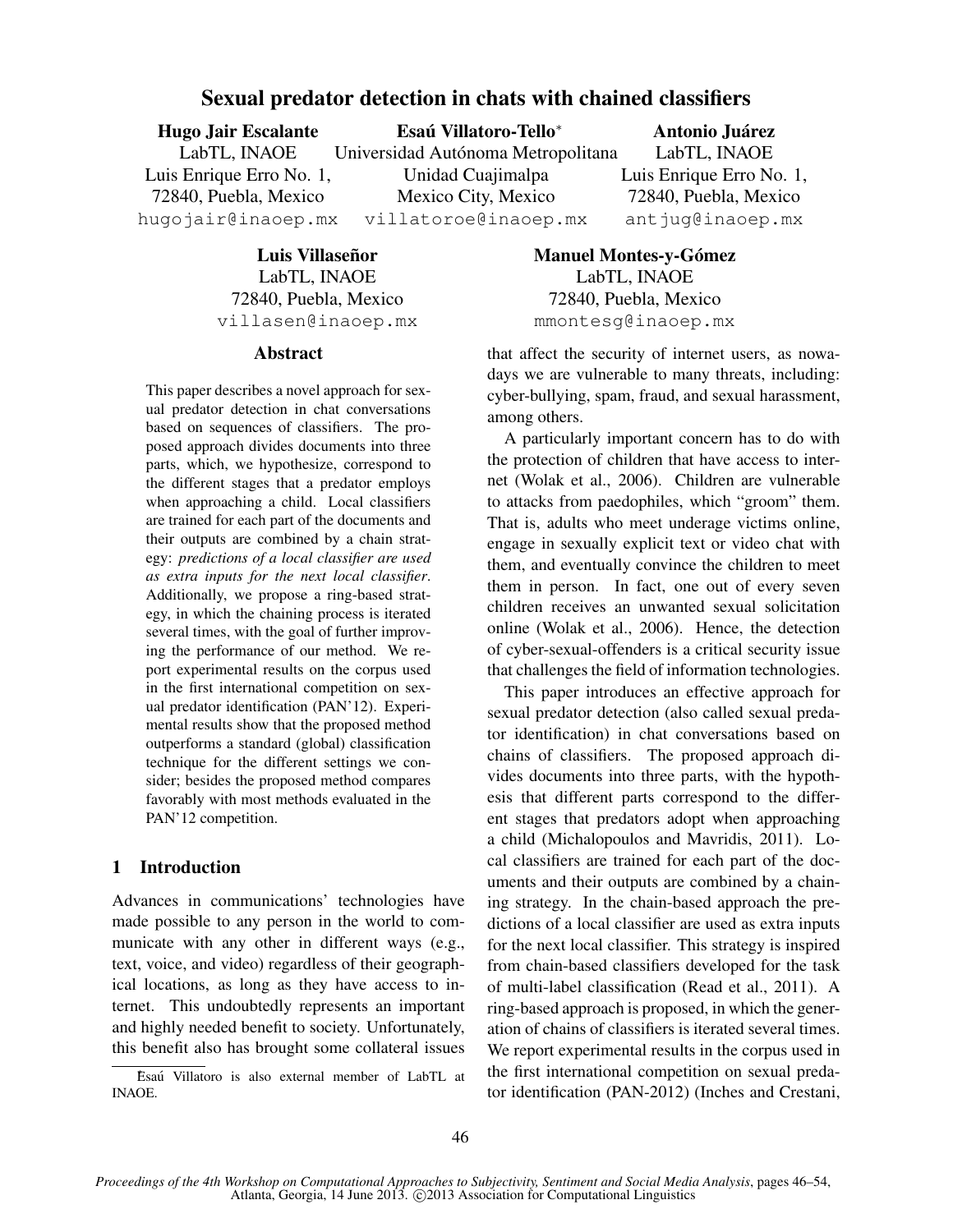2012). Experimental results show that chain-based classifiers outperform standard classification methods for the different settings we considered. Furthermore, the proposed method compares favorably with alternative methods developed for the same task.

## 2 Sexual predator detection

We focus on the detection of sexual predators in chat rooms, among the many cyber-menaces targeting children. This is indeed a critical problem because most sexually-abused children have agreed voluntarily to met with their abuser (Wolak et al., 2006). Therefore, anticipatively detecting when a person attempts to approach a children, with malicious intentions, could reduce the number of abused children.

Traditionally, a term that is used to describe malicious actions with a potential aim of sexual exploitation or emotional connection with a child is referred as "Child Grooming" or "Grooming Attack" (Kucukyilmaz et al., 2008). Defined in (Harms, 2007) as: *"a communication process by which a perpetrator applies affinity seeking strategies, while simultaneously engaging in sexual desensitization and information acquisition about targeted victims in order to develop relationships that result in need fulfillment"* (e.g. physical sexual molestation).

The usual approach<sup>1</sup> to catch sexual predators is through police officers or volunteers, whom behave as fake children in chat rooms and provoke sexual offenders to approach them. Unfortunately, online sexual predators always outnumber the law enforcement officers and volunteers. Therefore, tools that can automatically detect sexual predators in chat conversations (or at least serve as support tool for officers) are highly needed.

A few attempts to automate processes related to the sexual predator detection task have been proposed already (Pendar, 2007; Michalopoulos and Mavridis, 2011; RahmanMiah et al., 2011; Inches and Crestani, 2012; Villatoro-Tello et al., 2012; Bogdanova et al., 2013). The problem of detecting conversations that potentially include a sexual predator approaching a victim has been approached, for example, by (RahmanMiah et al., 2011; Villatoro-Tello et al., 2012; Bogdanova et al., 2013). RahmanMiah et al. discriminated among child-exploitation, adult-adult and general-chatting conversations using a text categorization approach and psychometric information (RahmanMiah et al., 2011). Recently, Bogdanova et al. approached the same problem, the authors concluded that standard text-mining features are useful to distinguish general-chatting from child-exploitation conversations, but not for discriminating between childexploitation and adult-adult conversations (Bogdanova et al., 2013). In the latter problem, features that model behavior and emotion resulted particularly helpful. N. Pendar approached the problem of distinguishing predators from victims within chat conversations previously confirmed as containing a grooming attack (Pendar, 2007). The author collapsed all of the interventions from each participant into a document and approached the problem as a standard text categorization task with two classes (victim vs. predator).

A more fine grained approximation to the problem was studied by (Michalopoulos and Mavridis, 2011). The authors developed a probabilistic method that classifies chat interventions into one of three classes: 1) *Gaining Access:* indicate predators intention to gain access to the victim; 2) *Deceptive Relationship:* indicate the deceptive relationship that the predator tries to establish with the minor, and are preliminary to a sexual exploitation attack; and 3) *Sexual Affair:* clearly indicate predator's intention for a sexual affair with the victim. These categories correspond to the different stages that a sexual offender adopt when approaching a child. As (Pendar, 2007), (Michalopoulos and Mavridis, 2011) approached this problem as one of text categorization (equating interventions to short-documents). They removed stop words and applied a spelling correction strategy, their best results were obtained with a Naïve Bayes classifier, reaching performance close to 96%. Thus giving evidence that the three categories can be recognized reasonably well. Which in turn gives evidence that modeling the three stages could be beneficial for recognizing sexual predators; for example, when it is not known whether a conversation contains or not a grooming attack. This is the underlying hypothesis behind the proposed method. We aim to use local classifiers, specialized in the different stages a predator approaches a

 $<sup>1</sup>$ Adopted for example by the Perverted Justice organization,</sup> http://www.perverted-justice.com/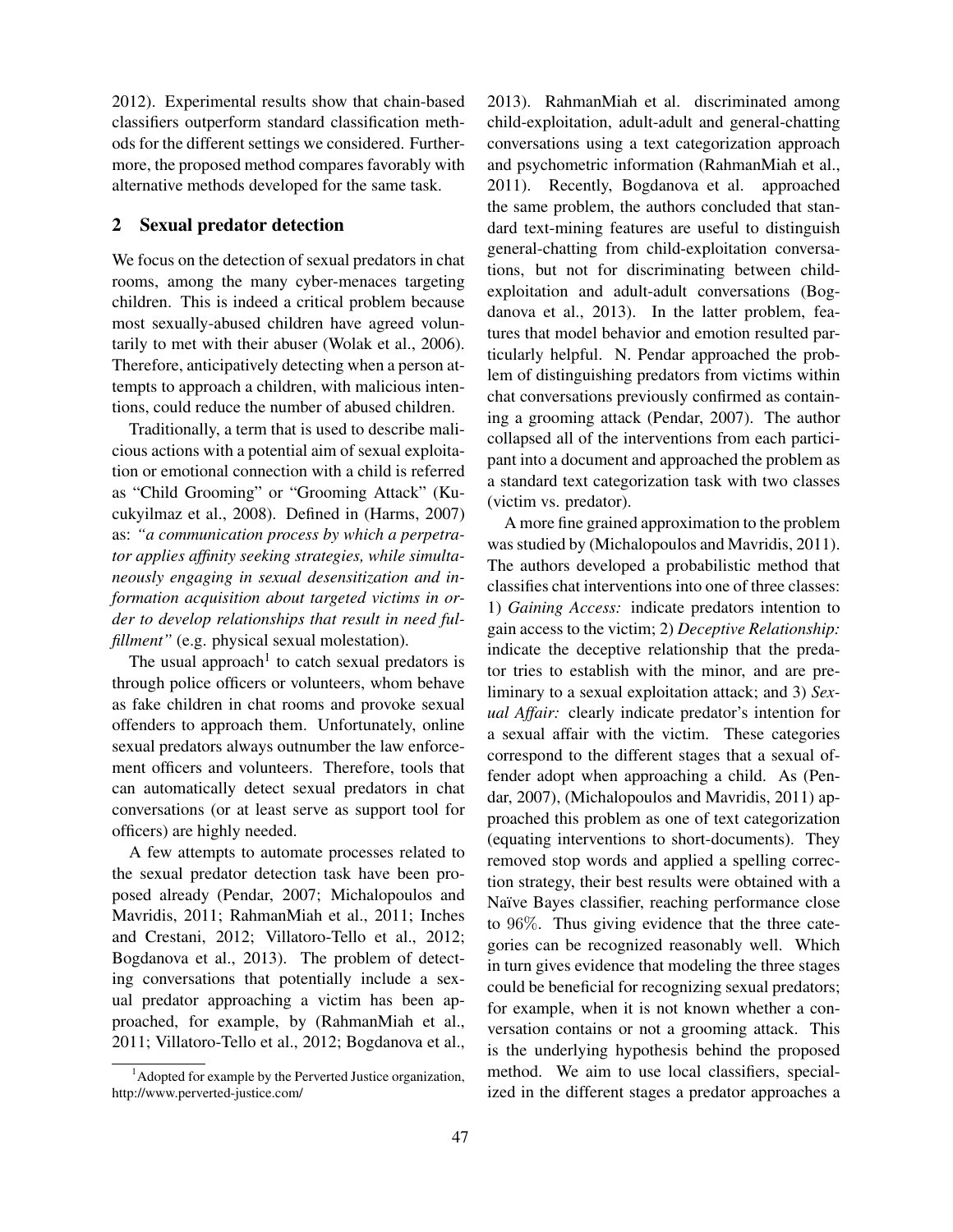child. Then, we combine the outputs of local classifiers with the goal of improving the performance on sexual predator detection in conversations including both: grooming attacks and well-intentioned conversations.

Because of the relevance of the problem, and of the interest of several research groups from NLP, it was organized in 2012 the first competition of sexual predator identification (Inches and Crestani, 2012). The problem approached in the competition was that of identifying sexual predators from conversations containing both: grooming attacks and well-intentioned conversations. The organizers provided a large corpus divided into development and evaluation data. Development (training) data were provided to participants for building their sexualpredator detection system. In a second stage, evaluation (testing) data were provided to participants, whom had to apply their system to that data and submit their results. Organizers evaluated participants using their predictions on evaluation data (labels for the evaluation data were not provided to participants during the competition).

Several research groups participated in that competition, see (Inches and Crestani, 2012). Some participants developed tailored features for detecting sexual predators (see e.g., (Eriksson and Karlgren, 2012)), whereas other researchers focused on the development of effective classifiers (Parapar et al., 2012). The winning approach implemented a two stage formulation (Villatoro-Tello et al., 2012): in a first step suspicious conversations where identified using a two class classifier. Suspicious conversations are those that potentially include a sexual predator (i.e., a similar approach to (RahmanMiah et al., 2011)). In a second stage, sexual predators were distinguished from victims in the suspicious conversations identified in the first stage (a similar approach to that of (Pendar, 2007)). For both stages a standard classifier and a bag-of-words representation was used.

The methods proposed in this paper were evaluated in the corpus used in the first international competition on sexual predator detection, PAN'12 (Inches and Crestani, 2012). As explained in the following sections, the proposed method uses standard representation and classification methods, therefore, the proposed methods can be improved if we use tailored features or learning techniques for sexual predator detection.

# 3 Chain-based classifiers for SPD

Chain-based classifiers were first proposed to deal with multi-label classification (Read et al., 2011). The goal was to incorporate dependencies among different labels, which are disregarded by most multi-label classification methods. The underlying idea was to increase the input space of classifiers with the outputs provided by classifiers trained for other labels. The authors showed important improvements over traditional methods.

In this paper, we use chain-based classifiers to incorporate dependencies among local classifiers associated to different segments of a chat conversation. The goal is building an effective predator-detection model made of a set of local models specialized at classifying certain segments of the conversation. Intuitively, we would like to have a local model associated to each of the stages in which a sexual predator approaches a child: *gaining access*, *deceptive relationship* and *sexual affair* (Michalopoulos and Mavridis, 2011). We associate a segment of the conversation to each of the three stages. The raw approach proposed in this work consists of dividing the conversation into three segments of equal length. The first, second and third segments of each conversation are associated to the first, second and third stages, respectively. Although, this approach is too simple, our goal was to determine whether having local classifiers combined via a chaining strategy could improve the performance on sexual predator detection.

We hypothesize that as the vocabulary used in different segments of the conversation is different, specialized models can result in better performance for classifying these local segments. Since local classifiers can only capture local information, it is desirable to somehow connect these classifiers in order to make predictions taking into account the whole conversation. One way to make local classifiers dependent is thought the chain-based methodology, where the outputs of one local classifier are feed as inputs for the next local classifier; the final prediction for the whole conversation can be obtained in several ways as described below.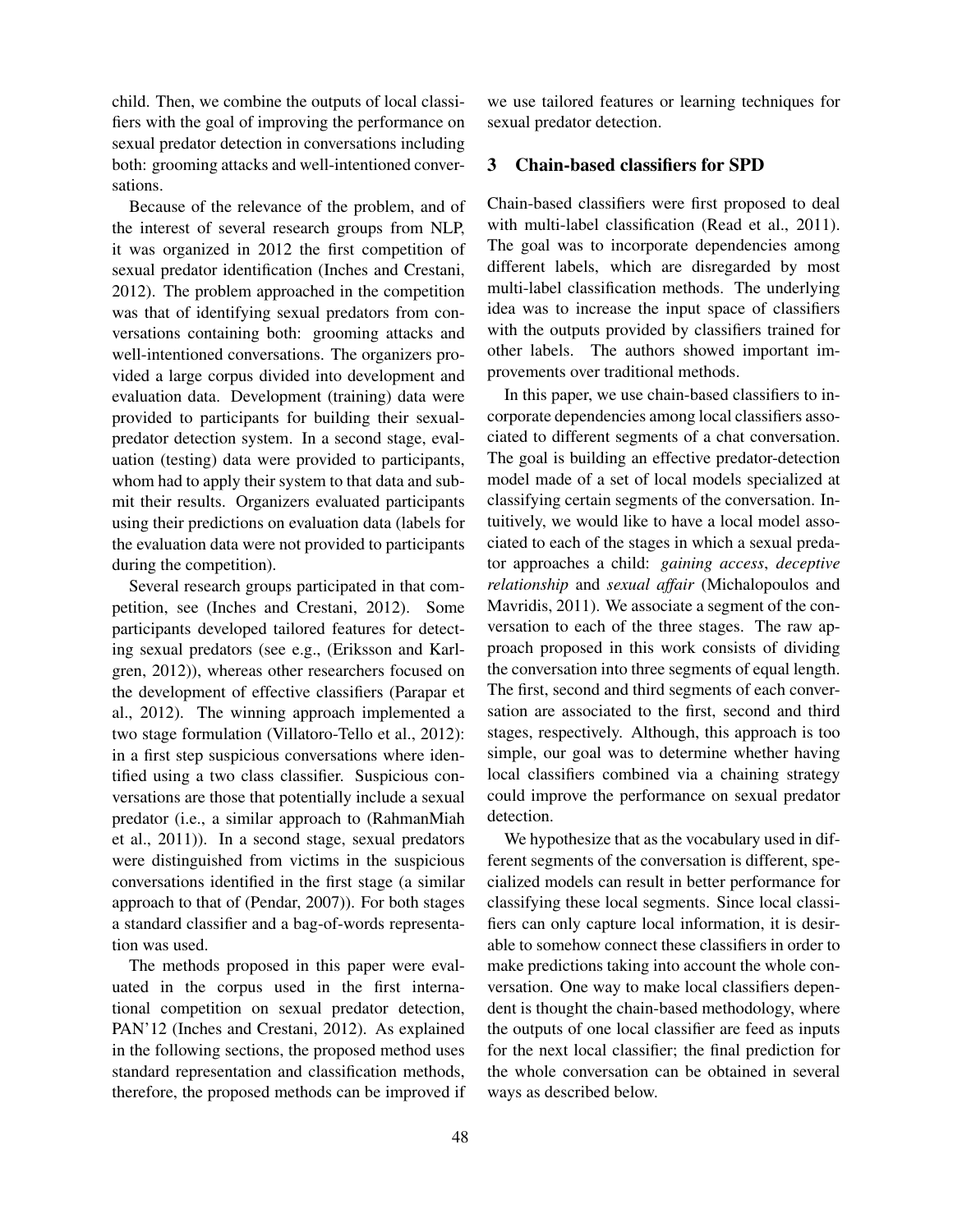The proposed approach is described in Figure 1. Since our goal is to detect sexual predators from chat conversations directly, we model each user (well-intentioned user, victim or sexual predator) by their set of interventions. Thus, we generate a single conversation for each user using their interventions, keeping the order in which such interventions happened. The approached problem is to classify these conversations into sexual-predator or anyother-type-of-user. In the following we call simply conversations to the generated per-user conversations.

Chat conversations are divided into three (equally-spaced) parts. Next, one local-classifier is trained for each part of the document according to a predefined order<sup>2</sup>, where two out of the three classifiers (second and third) are not independent. Let  $p_1$ ,  $p_2$ , and  $p_3$  denote the segments of text that will be used for generating the first, second and third classifiers. The triplet  $\{p_1, p_2, p_3\}$  can be any of the six permutations of 3 segments, this tripled determines the order in which classifiers will be built. Once that a particular order has been defined, a first local-classifier,  $f_1$ , is trained using the part  $p_1$  from all of the training documents  $(p_1 \in \{first, second, third\})$ . Next, a second local-classifier,  $f_2$ , is trained by using the part  $p_2$ from all of the training documents.  $f_2$  is built by using both attributes extracted from part  $p_2$  of conversations and the outputs of the first classifier over the training documents. Thus, classifier  $f_2$ depends on classifier  $f_1$ , through the outputs of the latter model. A third local-classifier,  $f_3$ , is trained using attributes extracted from part  $p_3$  from all conversations, the input space for training  $f_3$  is augmented with the predictions of classifiers  $f_2$  and  $f_1$  over the training documents. Hence, the third classifier depends on the outputs of the first and second classifiers.

Once trained, the chain of local-classifiers can be used to make predictions for the whole conversation in different ways. When a test conversation needs to be classified it is also split into 3 parts. Part  $p_1$  is feeded to classifier  $f_1$ , which generates a prediction for  $f_1$ . Next, part  $p_2$  from the test document, to-



Figure 1: General diagram of the chain-based approach.

gether with the prediction for  $p_1$  as generated by  $f_1$ are feeded to classifier  $f_2$ . Likewise, the outputs of  $f_2$  and  $f_1$ , together with part  $p_3$  from the document are used as inputs for classifier  $f_3$ . Clearly, since we have predictions for the test document at the three stages of the chain (from  $f_{1,2,3}$ ) we can make a prediction at any stage. The prediction from classifier  $f_3$  is called *chain-prediction* as it is the outcome of the dependent local-classifiers.

Additionally to local and chain-prediction, we propose a ring-like structure for chain-based classifiers in which the outputs of the third local-classifier are used again as inputs for another local model, where the order can be different to that used in the previous iteration. This process is iterated for a number of times, where we can make predictions at every link (local-classifier) of the ring. In addition, after a number of iterations we can make predictions by combining the outputs (like in an ensemble) generated by all of the classifiers considered in the ring up to that iteration. The underlying idea is to explore the performance of the chain as more localmodels, that can use short and long term dependencies with other classifiers, are incorporated. Our hypothesis is that after incorporating a certain number of local-dependent-models, the predictions for the whole conversations will be steady and will improve the performance of the straight chain approach.

Algorithm 1 describes the proposed ring-based classifier.  $\mathcal E$  denotes the set of extra inputs that have to be added to individual classifiers, which are the cumulative outputs of individual classifiers.  $P$  is a set of predefined permutations from which different orders can be took from, where  $P_i$  is the  $i^{th}$  permutation. We denote with  $z$ tts  $(p_i, \mathcal{E})$  to the pro-

<sup>&</sup>lt;sup>2</sup>We hypothesize that building a chain of classifiers using different orders results in different performances, we evaluate this aspect in Section 4.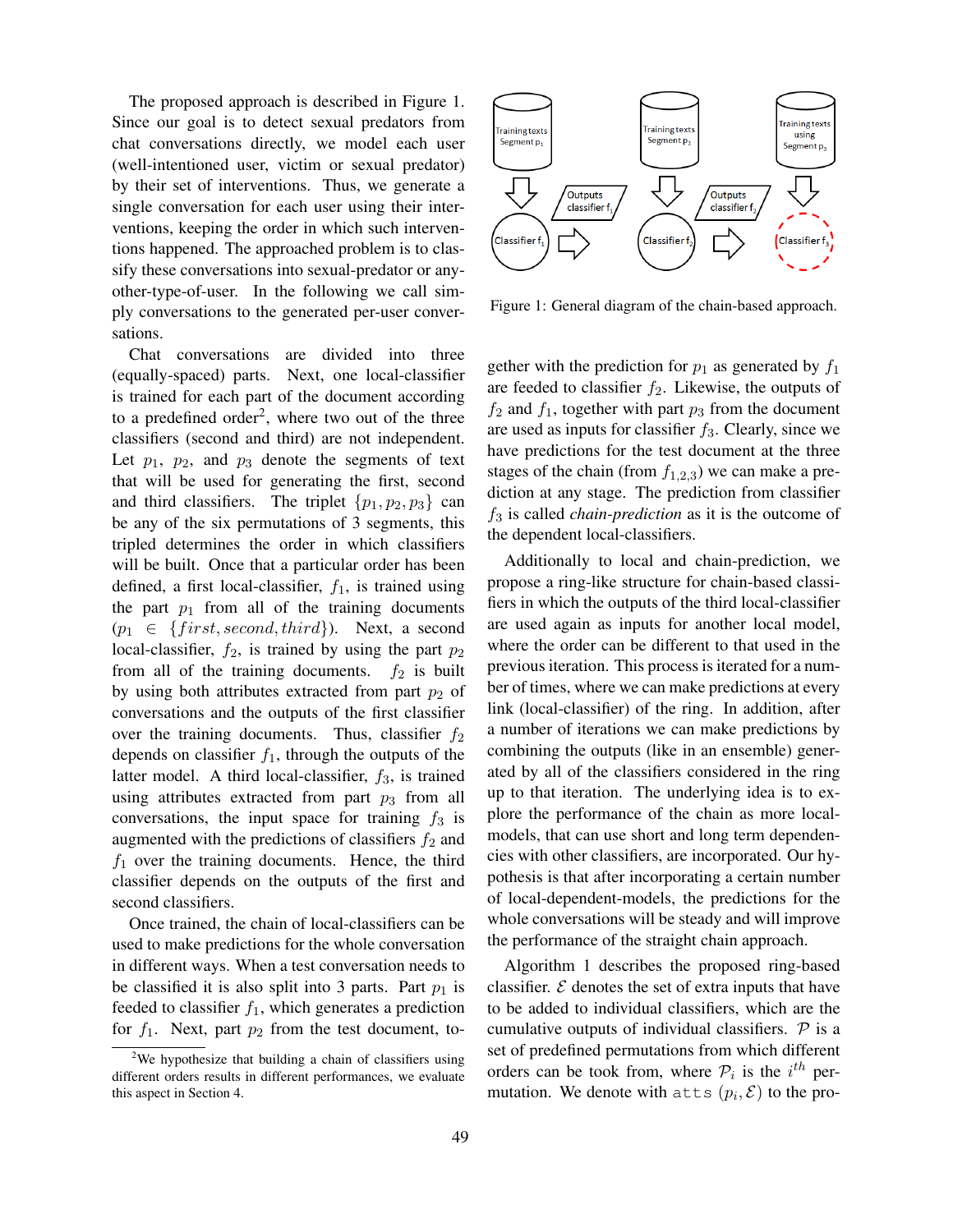cess of extracting attributes from documents' part  $p_i$  and merging them with attributes stored in  $\mathcal{E}$ . atts generates the representation that a classifier can use. train  $[f(X)]$  denotes the process of training classifier f using inputs X.  $\mathcal{M}_c$  stores the models trained through the ring process.

| Algorithm 1 Ring-based classifier. |  |  |
|------------------------------------|--|--|
|------------------------------------|--|--|

**Require:**  $q : #$  iterations;  $P :$  set of permutations;  $\mathcal{E} = \{\}$  $i = 0; c = 1;$ while  $i \leq g$  do  $i + +$ ;  $\{p_1, p_2, p_3\} \leftarrow \mathcal{P}_i;$ for  $j = 1 \rightarrow 3$  do  $X \leftarrow$  atts  $[p_i, \mathcal{E}]$  $f_j^* \leftarrow \texttt{train}[f_j(X)];$  $\mathcal{\check{M}}_c \leftarrow f^*_j;$  $\mathcal{E} \leftarrow \mathcal{E} \cup f_j^*(p_j, \mathcal{E});$  $c + +;$ end for

# end while return  $\mathcal{M}_c$ : trained classifiers (ring-based approach);

When a test conversation needs to be labeled, the set of classifiers in  $M$  are applied to it using the same order in the parts that was used when generating the models. Each time a model is applied to the test instance, the prediction of such model is used to increase the input space that is to be used for the next model. We call the prediction given by the last model  $\mathcal{M}_q$ , *ring-prediction*. One should note that, as before, we can have predictions for the test conversation from every model  $\mathcal{M}_i$ . Besides, we can accumulate the predictions for the whole set of models  $M_{1,\dots,q}$ . Another alternative is to combine the predictions of the three individual classifiers in each iteration of the ring (every execution of the for-loop in Algorithm 1); this can be done, e.g., by weight averaging. In the next section we report the performance obtained by all these configurations.

# 4 Experiments and results

For the evaluation of the proposed approach we considered the data set used in the first international competition on sexual predator identification<sup>3</sup> (PAN-2012) (Inches and Crestani, 2012). Table 1

presents some features from the considered data set. The data set contains both chat conversations including sexual predators approaching minors and (authentic) conversations between users (which can or cannot be related to a sexual topic). The data set provided by the organizers contained too much noisy information that could harm the performance of classification methods (e.g., conversations with only one participant, conversations of a few characters long, etc.). Therefore, we applied a preprocessing that aimed to both remove noisy conversations and reducing the data set for scalability purposes. The filtering preprocessing consisted of eliminating: conversations with only one participant, conversations with less than 6 interventions per each participant, conversations that had long sequences of unrecognized characters (images, apparently). The characteristics of the data set after filtering are shown within parentheses in Table 1. It can be seen that the size of the data set was reduced considerably, although a few sexual predators were removed, we believe the information available from them was insufficient to recognize them.

Table 1: Features of the data set considered for experimentation (Inches and Crestani, 2012). We show the features of the raw data and in parentheses the corresponding features after applying the proposed preprocessing.

| <b>Feature</b> | <b>Development</b> | <b>Evaluation</b>      |
|----------------|--------------------|------------------------|
| # Convers.     | 66, 928 (6, 588)   | $155, 129 \ (15, 330)$ |
| $#$ Users      | 97,690 (11,038)    | 218, 702 (25, 120)     |
| # Sexual Pr.   | 148(136)           | 254 (222)              |

Conversations were represented using their bagof-words. We evaluated the performance of different representations and found that better results were obtained with a Boolean weighting scheme. No stop-word removal nor stemming was applied, in fact, punctuation marks were conserved. We proceeded this way because we think in chat conversations every character conveys useful information to characterize users, victims and sexual predators. This is because of the highly unstructured and informal language used in chat conversations, as discussed in related works (Kucukyilmaz et al., 2008; RahmanMiah et al., 2011; Rosa and Ellen, 2009).

For indexing conversations we used the TMG toolbox (Zeimpekis and Gallopoulos, 2006). The re-

<sup>&</sup>lt;sup>3</sup>http://pan.webis.de/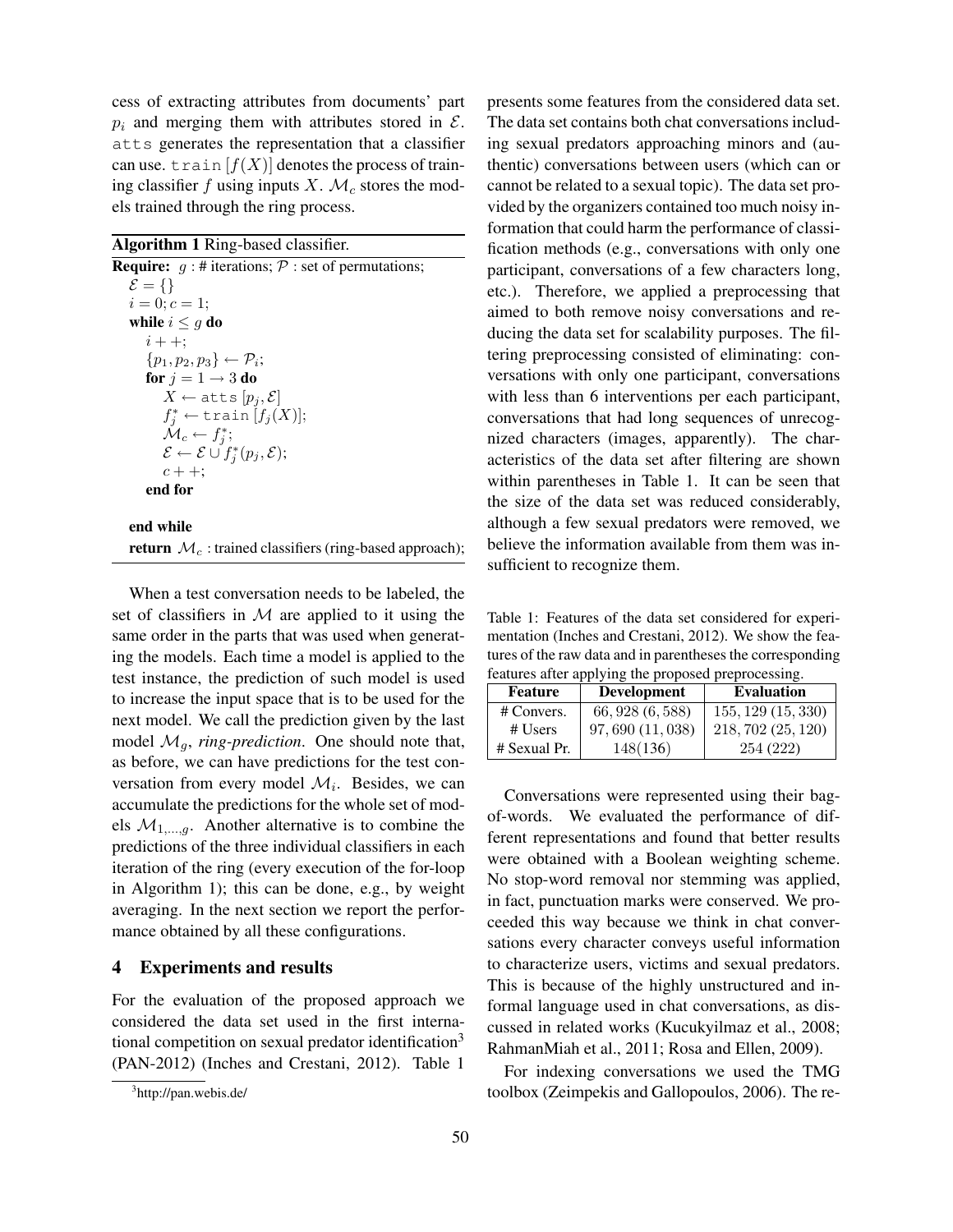sultant vocabulary was of 56, 964 terms. For building classifiers we used a neural network as implemented in the CLOP toolbox (Saffari and Guyon, 2006). Our choice is based on results from a preliminary study.

# 4.1 Performance of local classifiers

We first evaluate the performance of global and local classifiers separately. A global classifier is that generated using the content of the whole conversation, it resembles the formulation from (Pendar, 2007). Local classifiers were generated for each of the segments. Table 2 shows the performance of the global and local models. We report the average (of 5 runs) of precision, recall and  $F_1$  measure for the positive class (sexual predators).

Table 2: Performance of global (row 2) and local classifiers (rows 3-6).

| <b>Setting</b> | <b>Precision</b> | <b>Recall</b> | $F_1$ Measure |
|----------------|------------------|---------------|---------------|
| Global         | 95.14%           | 49.91%        | 65.42%        |
| Segment 1      | 96.16%           | 59.20%        | 73.23%        |
| Segment 2      | 96.25%           | 48.82%        | 64.72%        |
| Segment 3      | 93.43%           | 51.87%        | 66.68%        |

It can be seen from Table 2 that the performance of the global model and that obtained for segments 2 and 3 are comparable to each other in terms of the three measures we considered. Interestingly, the best performance was obtained when the only the first segment of the conversation was used for classification. The difference is considerable, about 11.93% of relative improvement. This is a first contribution of our work: *using the first segment of a conversation can improve the performance obtained by a global classifier.* Since the first segment of conversations (barely) corresponds to the *gaining access* stage, the result provides evidence that sexual predators can be detected by the way they start approaching to their victims. That is, the way a wellintentioned person starts a conversation is somewhat different to that of sexual predators approaching a child. Also, it is likely that this makes a difference because for segments 2 and 3, conversations containing grooming attacks and well-intentioned conversations can be very similar (well-intentioned conversations can deal sexual thematic as well).

#### 4.2 Chain-based classifiers

In this section we report the performance obtained by different settings of chain based classifiers. We first report the performance of the chain-prediction strategy, see Section 3. Figure 2 shows the precision, recall and  $F_1$  measure, obtained by the chain-based classifier for the different permutations of the 3 segments (i.e., all possible orders for the segments). For each order, we report the initial performance (that obtained with the segment in the first order) and the chain-prediction, that is the prediction provided by the last classifier in the chain.



Figure 2:  $F_1$  measure by the initial and chain-based classifier for different orders.

From Figure 2 it can be observed that the chainprediction outperformed the initial classifier for most of the orders in terms of  $F_1$  measure. For orders starting with segment 1 (1-2-3 and 1-3-2) chainbased classifiers worsen the initial performance. This is due to the high performance of local classifier for segment 1 (see Table 2), which cannot be improved with successive local classifiers. However, the best performance overall was obtained by the chain-based classifier with the order 2-3-1. The relative improvement of this configuration for the chainbased method over the global classifier (the one using the whole conversations) was of 18.52%. One should note that the second-best performance was obtained with the order 3-2-1. Hence, putting the most effective classifier (that for segment 1) at the end seems to have a positive influence in the chainbased classifier. We have shown evidence that chainbased classifiers outperform both the global classifier and any of the local methods. Also, the order of classifiers is crucial for obtaining acceptable results with the chain technique: *using the best classifier in the last position yields better performance; and, putting the best classifier at the beginning would lead the chain to worsen initial performance.*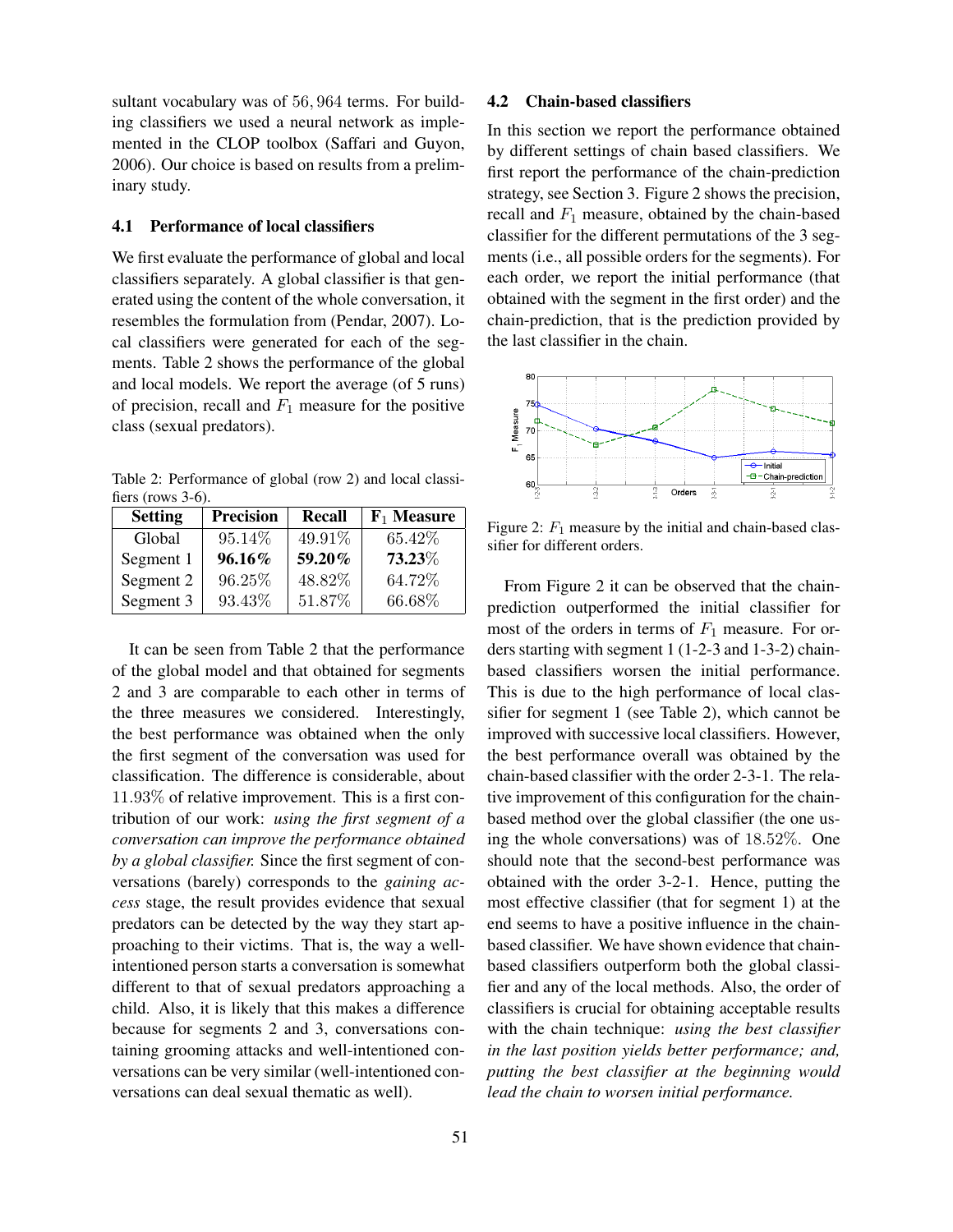#### 4.3 Ring-based classifiers

In this section we report experimental results on sexual predator detection obtained with the ring-based strategy. Recall a ring-based classifier can be seen as a chain that is replicated several times with different orders, so we can have predictions for each of the local classifiers at each node of the ring/chain. Besides, we can obtain periodical/cumulative predictions from the chain and predictions derived from combining predictions from a subset of local classifiers in the chain. We explore the performance of all of these strategies in the rest of this section.

We implement ring-based classifiers by successively applying chain-based classifiers with different orders. We consider the following alternatives for detecting predators with ring-based classifiers:

- Local. We make predictions with *local classifiers* each time a local classifier is added to the ring (no dependencies are considered). We report the average performance (*segments avg.*) and the maximum performance (*segments max.*) obtained by local classifiers in each of the orders tried.
- Chain-prediction. We make predictions with *chain-based classifiers* each time a local classifier is added to the ring. We report the average performance (*chain-prediction avg.*) and the maximum performance (*chain-prediction max.*) obtained by chain-based classifiers per each of the orders tried.
- Ensemble of chain-based classifiers. We combine the outputs of the three *chain-based classifiers* built for each order; this method is referred to as *LC-Ensemble*.
- Cumulative ensemble. We combine the outputs (via averaging) of all the *chain-based classifiers* that have been built each time an order is added to the ring; we call this method *Cumulative-Ensemble*.

Besides reporting results for these approaches we also report the performance obtained by the global classifier (*Whole conversations*), see Table 2.

We iterated the ring-based classifier for a fixed number of orders. We tried 24 orders, repeating the following process two times: we tried the permutations of the 3 segments in lexicographical order, followed by the same permutations on inverted lexicographical order. So a total of 24 different orders were evaluated. Figure 3 shows the results obtained by the different settings we consider for a typical run of our approach.

Several findings can be drawn from Figure 3. With exception of the average of local classifiers (*segments avg.*), all of the methods outperformed consistently the global classifier (*whole conversations*). Thus confirming the competitive performance of local classifiers and that of chain-based variants. The best local classifier from each order (*segments max.*) achieved competitive performance, although it was outperformed by the average of chain-based classifiers (*chain-prediction avg.*). Since local classifiers are independent, no tendency on their performance can be observed as more orders are tried. On the contrary, the performance chainbased methods (as evidenced by the avg. and max of chain-predictions) improves for the first 8-9 orders and then remains steady. In fact, the best (perorder) chain-prediction (*chain-prediction max.*) obtained performance comparable to that obtained by ensemble methods. One should note, however, that in the *chain-prediction max.* formulation we report the best performance from each order tried, which might correspond to different segments in the different orders. Therefore, it is not clear how the select the specific order to use and the specific segment of the chain that will be used for making predictions, when putting in practice the method for a sexualpredator detection system. Notwithstanding, stable average predictions can be obtained when more than 6-8 orders are used (*chain-prediction avg.*), still the performance of this approach is lower than that of ensembles.

Clearly, the best performance was obtained with the ensemble methods: *chain-ensemble* and *cumulative-ensemble*. Both approaches obtained similar performance, although the *chain-ensemble* slightly outperformed *cumulative-ensemble*. The chain-ensemble considers dependencies within each order and not across orders, thus its performance after trying the 6 permutations of 3 segments did not vary significantly. This is advantageous as only 6 orders have to be evaluated to obtain competitive performance. Unfortunately, as with single chainclassifiers it may be unclear how to select the particular order to use to implement a sexual-predator detection system.

On the other hand, the *cumulative-ensemble* ob-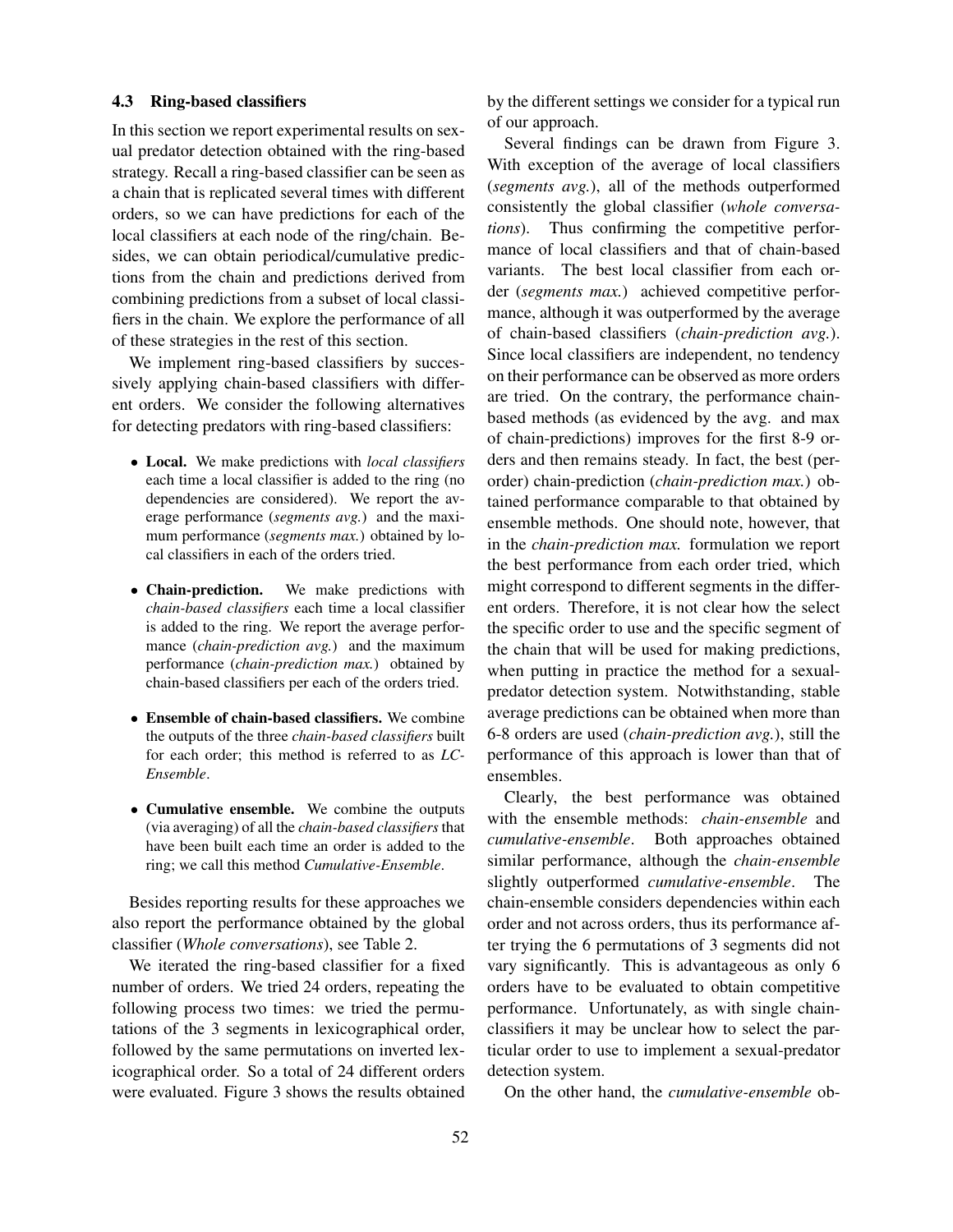

Figure 3: Performance of the different variants of ring-based classifiers for sexual predator detection.

tained stable performance after  $\approx$  12 orders were considered. Recall this method incorporates dependencies among the different orders tried. Although it requires the evaluation of more orders than the *chain-ensemble* to converge, this method is advantageous for a real application: *after a certain number of orders it achieves steady performance, and since it averages the outputs of all of the chain-classifiers evaluated up to a certain iteration, its performance does not rely on selecting a particular configuration.* In consequence, we claim the cumulative-ensemble offers the best tradeoff between performance, stability and model selection.

#### 4.4 Comparison with related works

Table 3 shows a comparison of the configuration *cumulative-ensemble* against the top-ranked participants in the PAN'12 competition. We show the performance of the top-5 participants as described in (Inches and Crestani, 2012), additionally we report the average performance obtained by the methods of the 16 participating teams. We report,  $F_1$ and  $F_{0.5}$  measures, and the rank for each participant. We report  $F_{0.5}$  measure because that was the leading evaluation measure for the PAN'12 competition.

From Table 3 it can be observed that the proposed method is indeed very competitive. *The results obtained by our method outperformed significantly the average performance (row 7) obtained by all of the participants in all of the considered measures.* In terms of  $F_1$  measure our method would be ranked in the fourth position, while in terms of the  $F_{0.5}$  measure our method would be ranked third.

Table 3: Comparison of the proposed method with related works evaluated in the PAN'12 competition (Inches and Crestani, 2012).

| $C_{\rm LOMIII}$ , $\angle 012L$ |           |                |  |  |  |
|----------------------------------|-----------|----------------|--|--|--|
| $F_{1}$                          | $F_{0.5}$ | Rk.            |  |  |  |
| 87.34                            | 93.46     |                |  |  |  |
| 83.18                            | 91.68     | $\mathfrak{D}$ |  |  |  |
| 78.16                            | 86.91     | 3              |  |  |  |
| 74.58                            | 86.52     | $\overline{4}$ |  |  |  |
| 87.48                            | 86.38     | .5             |  |  |  |
| 49.10                            | 51.06     |                |  |  |  |
| 78.98                            | 89.14     |                |  |  |  |
|                                  |           |                |  |  |  |

#### 5 Conclusions

We introduced a novel approach to sexual-predator detection in which documents are divided into 3 segments, which, we hypothesize, could correspond to the different stages in that a sexual predator approaches a child. Local classifiers are built for each of the segments, and the predictions of local classifiers are combined through a strategy inspired from chain-based classifiers. We report results on the corpus used in the PAN'12 competition, the proposed method outperforms a global approach. Results are competitive with related works evaluated in PAN'12. Future work includes applying the chainbased classifiers under the two-stage approach from Villatoro et al. (Villatoro-Tello et al., 2012).

#### Acknowledgments

This project was supported by CONACYT under project grant 134186. The authors thank INAOE, UAM-C and SNI for their support.